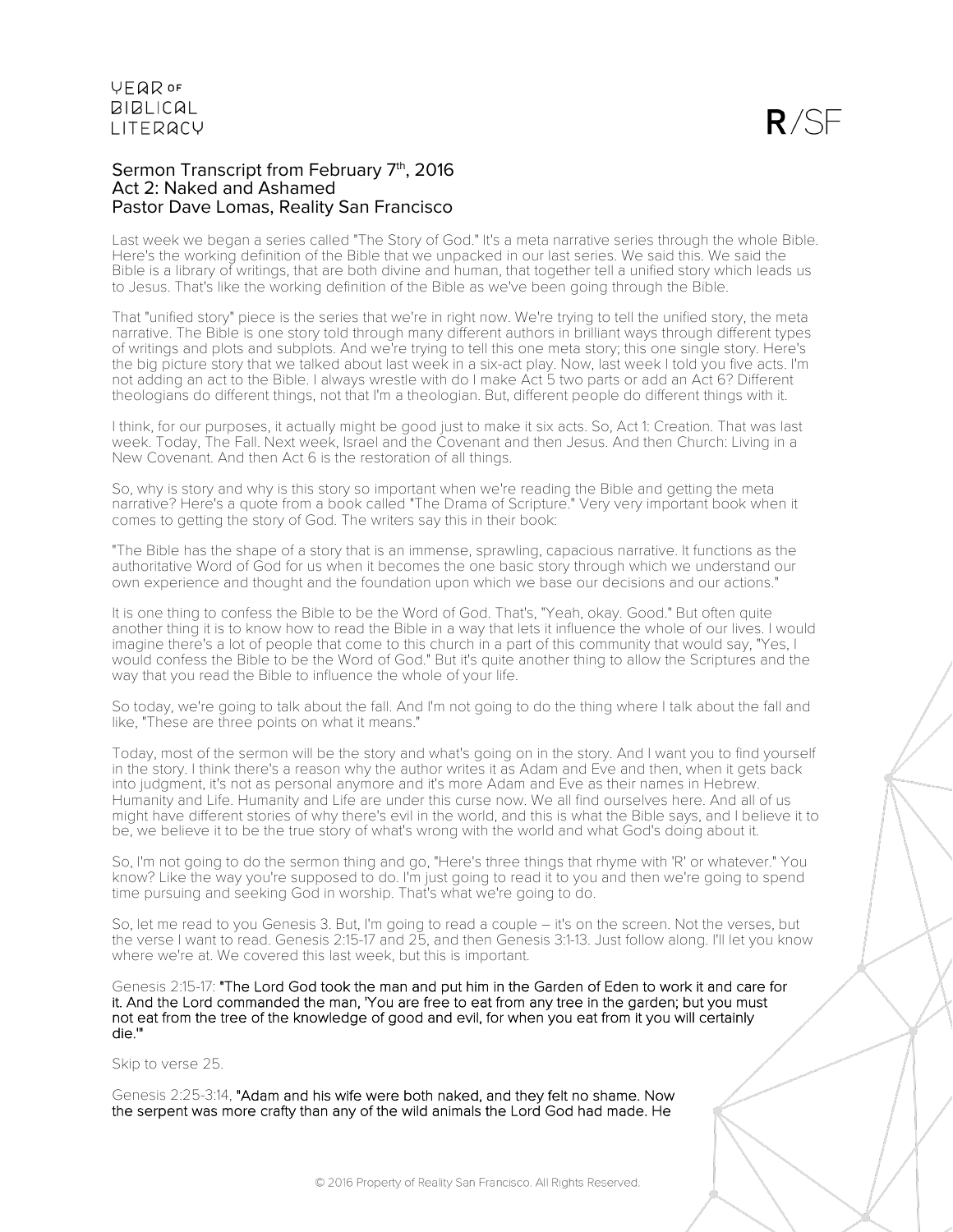

said to the woman, 'Did God really say, 'You must not eat from any tree in the garden'?'

"The woman said to the serpent, 'We may eat fruit from the trees in the garden, but God did say, 'You must not eat fruit from the tree that is in the middle of the garden, and you must not even touch it, or you will die.'

"'You will not certainly die,' the serpent said to the woman. 'For God knows that when you're at from it your eyes will be opened, and you will be like God, knowing good and evil.'

"When the woman saw that the fruit of the tree was good for food and pleasing to the eye, and also desirable for gaining wisdom, she took some of it and ate it. She also gave some to her husband, who was with her,"  $-$  very important point  $-$  "and he ate it. Then the eyes of both of them were opened, and they realized they were naked; so they sewed fig leaves together and made coverings for themselves.

"Then the man and his wife heard the sound of the Lord God as he was walking in the garden in the cool of the day, and they hid from the Lord God among the trees of the garden. But the Lord God called to the man, 'Where are you?'

"He answered, 'I heard you in the garden, and I was afraid because I was naked; so I hid.'

"And he said, 'Who told you that you were naked? Have you eaten from the tree that I commanded you not to eat from?'

"The man said, 'The woman you put me here with–she gave me some fruit from the tree, and I ate it.'

"Then the Lord God said to the woman, 'What is this you have done?'

"The woman said, 'The serpent deceived me, and I ate.'

"So the Lord God said to the serpent, 'Because you have done this, 'Cursed...'"

And He curses the livestock and the animals and then the serpent and then the ground and then child bearing and it goes on. Look at verse 21.

Genesis 3:21-24, "The Lord God made garments of skin for Adam and his wife and clothed them. And the Lord God said, 'The man has now become like one of us, knowing both good and evil. He must not be allowed to reach out his hand and take also from the tree of life and eat it, and live forever.' So the Lord God banished him from the Garden of Eden to work the ground from which he had come. After he drove the man out, he placed on the east side of the Garden of Eden cherubim and a flaming sword flashing back and forth to guard the way back to the tree of life."

That's God's Word. Let me pray.

God, would You give us this morning wisdom and insight and understanding to this, our story? I pray, in Christ's name, that You would give me as well unction and Your Spirit. May Your Spirit be here, God, and may You teach us, all of us, God. I submit everything in my capacities to You. Teach us today, Lord. We sit underneath Your Word. In Jesus' name, amen.

If you are new to the Bible, you might have known this story. Of course, you probably know this story. But, when you read it for yourself, you realize how strange this literature is, because you're on page 3 and you have a talking snake. Okay? Or, okay, page 3 you have a talking snake or page 3 you have a woman speaking Parseltongue. Like, either way you're like, "This is weird. This is super weird. This is a really strange piece of literature."

But, there's probably not a more deliberate attempt to treat the problem of evil and temptation in the entire Bible than right here. The point being that we would find ourselves in this story. The point is that you and I would read this story and find ourselves in it because a lot of us have questions about why the world is the way it is. Why is the world both beautiful and also tragically messed up? What went wrong with this world and where did that come from?

Today, you might be watching the Super Bowl later on today. You'll probably see a lot of great aerial shots above San Francisco, though the Super Bowl is not playing here. But,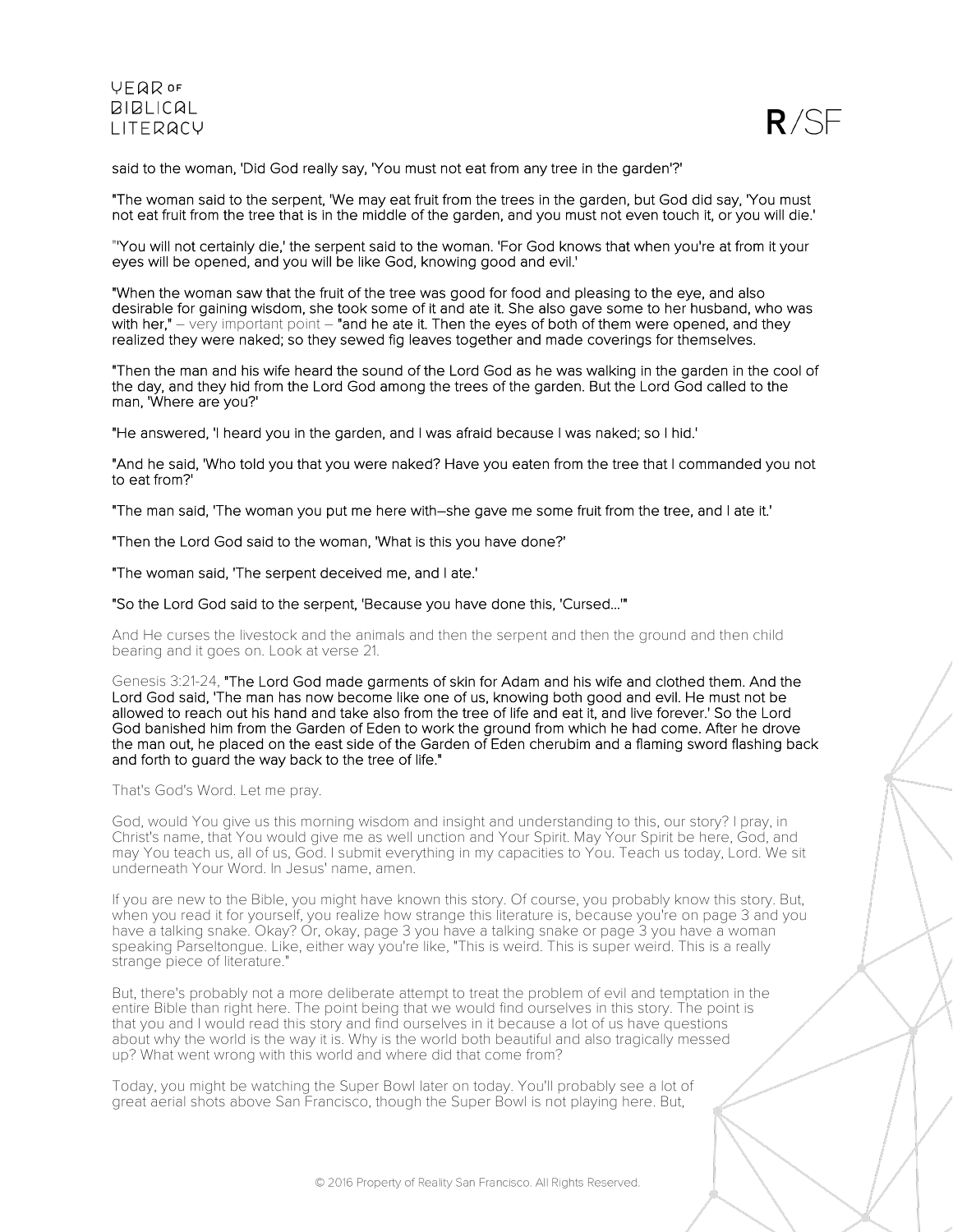$R/SF$ 

whatever. A bunch of beautiful shots of San Francisco. But, they probably won't show you the 13th Street underpass. They probably won't show you shots of that. But, they'll show you these great beautiful like – it'll look like Eden this afternoon. But, they won't show you that.

Why is this world messed up? Not just this world, but why am I so messed up? Why are you so messed up? If I was to sum up, in one sentence, what sin is, it would be a lyric from a Bruno Mars song. But, he doesn't sing it. He has a song called "Uptown Funk." You might have heard it.

The hook of the song uses a line from a Trinidad James song. He's a hip hop artist. They stole this line from one of his songs – well, they didn't steal it. They paid for it. A lot of money. That whole line in that Uptown Funk, "Don't believe me just watch," – don't believe me just watch. I think I just sang. Sorry. That, "Don't believe me just watch," came from a Trinidad James song. So, they have a Trinidad James remix of this song. You should listen to it. It's really good.

Trinidad James, at the beginning of the song, raps at the very beginning of the song. He has this line. I think this line is probably the single best line describing sin ever. He says this:

"I like myself on Instagram."

This is such a great line. Think about it. I know. I'm going to get philosophical for a second. But, this is it. It's like, "Number one, I take a selfie," which I think I've taught on that phrase before, right? That's sin. Selfie. "Myself. Me."

But, you go take it a step further and you post yourself. "Look at me, everyone." And then you see yourself and you're like, "I like it. I like I like I like."

You like yourself on the selfie that you told everyone to like. If you've ever done that, you are under the judgment of God. Like, just... and you know you are. Even if you don't believe in God. You will stand before God one day and God will be like, "How do you think you did?"

You're like, "I think I did pretty good."

He goes, "Mmm... remember that time you liked yourself on Instagram?"

"Oh, yeah. Yeah."

He's like, "Yeah."

You're like, "Hell, huh?"

And He's like, "Yeah. Yeah."

You will go, "You know what? Yeah. I get that. I totally get that."

I think that's just the best line to describe what sin is. What's going on in Genesis 3? What's going on right here to explain all of that? The brokenness in our world, the brokenness in us, the fact that sin has this systemic sort of thing to where our sin that we think is just affects everyone? Like, you might be suffering under the sin of your great great grandparents. You might be suffering under the sin of something that's gone on for generations. You might be suffering the sin of some very rich person who owns your building. You might be suffering under the sin of – we're all connected. Humanity's connected. We're connected with our environment. This is the way God made it, and there is a chasm, there's a brokenness that happens that affects everything.

So, your sin doesn't just affect you, it affects our environment and animals and other people that you don't even know of. The clothes that you buy can affect someone across the other side of the world and keep them in slavery. Like, our choices and our sins affect people.

Last week we said that the creation narrative provides the answers to the most fundamental questions. The Bible in Genesis 1, 2 and 3, it's not really trying to do new science. If you were at our John Walton lecture last week, he did a great job explaining this. It's trying to do origins and identity. That's what Genesis 1, 2 and 3 are doing. If you thought that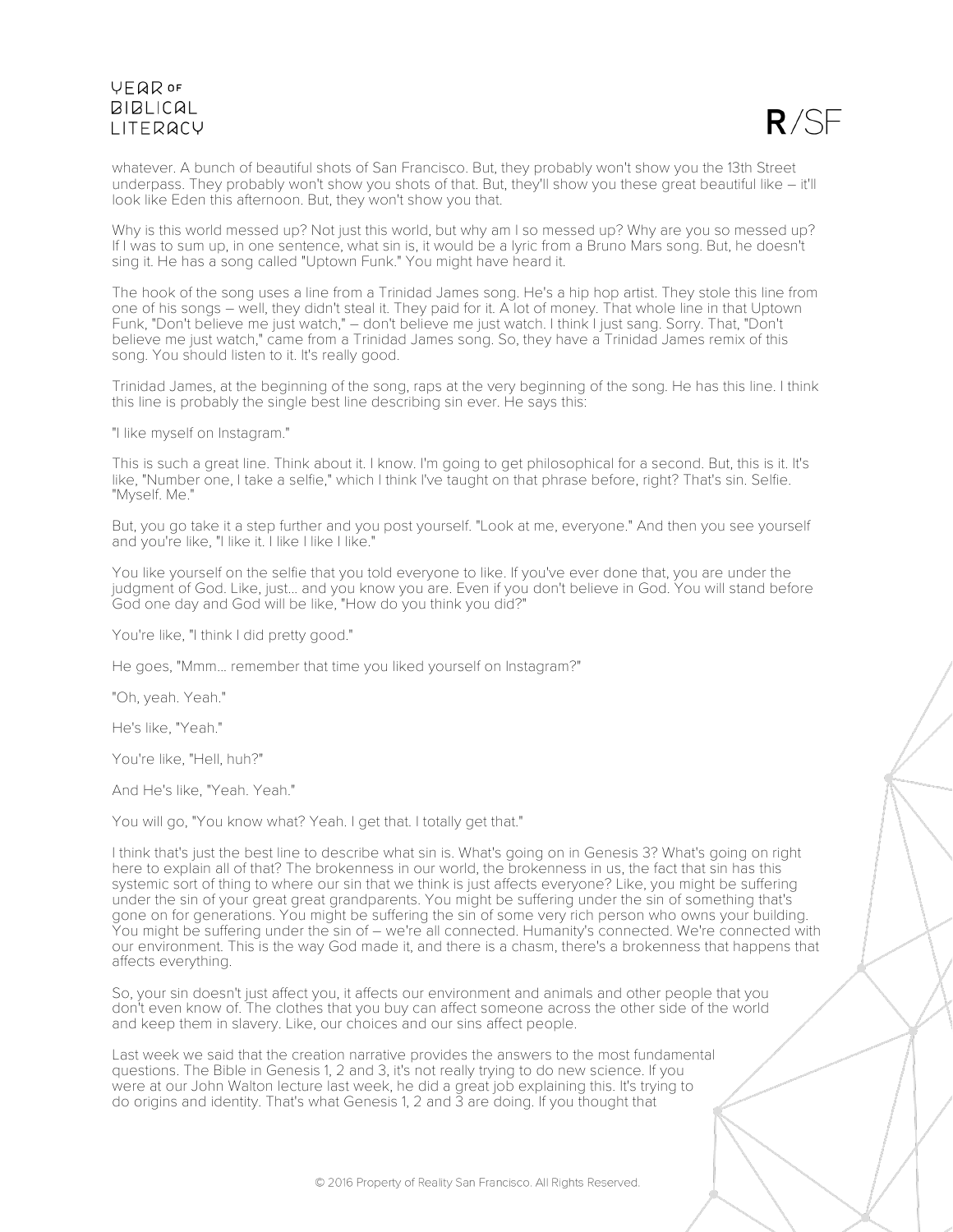

Genesis 1, 2 and 3 were trying to do science and you're like, "This is why I don't like the Bible," you're just reading the Bible wrong. It's doing origins and it's doing identity.

I used this quote last week from Christopher Wright, Cambridge PhD. He's an Old Testament theologian. He says this:

"The creation narrative provides answers for the two most fundamental questions that all philosophies and religions answer in different ways. Where are we and who are we? And then second, what does it mean to be human? Does human life have any value, meaning and purpose?"

This is what the creation narratives are trying to do at the very beginning. That "who" piece has a lot to do with who we are right now. Who are we right now? We are a people who have potential for tremendous good and horrendous evil at the same time. Why is that? Someone give an answer to why that is. Why can we absolutely kill it at our jobs but ruin almost everyone that gets close to us relationally? What is that about? Why am I so good at what I do but I ruin every relationship I'm in somehow? What is that about? Give me an explanation for that.

So, we have to back up. We have to back up to Genesis 1 and 2 and it says this. Here's a little recap of last week:

God created the world from chaos. God created the world from darkness, it says in Genesis 1:1-2, right? And He created the world good. He created the world, it says at the very end of Genesis 1, very good. The very first thing that you have to do if you start reading the Bible and you're a skeptic, secular or if you just don't believe it and you're reading it for the first time, which is great. Welcome. You have to confront this idea that when you open the Bible, this ancient text, its radical claim that the world is good.

Now, you're a modern person. You might think, "Well, yeah. Of course. Everyone believes that."

Not when this was written. This was a radically new idea. The world is good. It says that the world is good and, if you think that, you have the Bible to thank for that, by the way. The Bible says that world is full of meaning and potential and beauty. God brings, in Genesis 2, a garden out of chaos. He brings a garden out of this dark chaos and He plants a garden in Genesis 2.

Now, this is essential to the story. Please listen. There is still, when God creates a garden, some chaos, some sort of chaos and some sort of darkness, in the good world God created. Now, I know that might butt up against something that you might have believed growing up. You probably were taught that God created the world perfect. It never uses the word perfect. It says "good." That God ordered it and it was good. Chaos and darkness are ordered by God, but there are still more things to be done. There is still some kind of chaos and darkness and we're really not told how this is. We're just told that it is.

We're told that there is a snake in the garden. A serpent in the garden which God created, which was an ancient chaos-monster. So, in the middle of God's good created order, He puts Adam and Eve in there to keep the ordering going, to keep the good spreading out. But, in the midst of the garden, there's a chaosmonster, there's a serpent. And what we have to intuit was that Adam and Eve were supposed to rule over this cunning, created serpent. They were supposed to rule over it in a good way and a kind way. Adam and Eve were given the tools and the authority to rule over this serpent and the rest of the world. And the question that hangs over Genesis 2 is "how will they rule the world?"

Because God has created them in His image, He's created them to be in relationship with Him and with each other and He's created them to be vegetarians, but that's a whole different thing. He's created them to rule over the world. This is how He's created them. The question is "how will they rule?"

And, in Genesis 2:15-17, God shows Adam two trees. One he should eat from and one he cannot eat from. The question will be how will he rule? How will he create? How will Adam and Eve bring about beauty and goodness and order? How will they do that?

Two options. Will Adam and Eve trust and submit themselves to God's knowledge of good and evil? Will we see ourselves or will they see themselves as creatures and God is the creator? Will they respect that divine order? Will they go, "Wisdom starts with the fear of God. I'm not God. You're God. And I'm going to thrive under the order that you have established on this world; this good earth. I'm going to thrive under that order."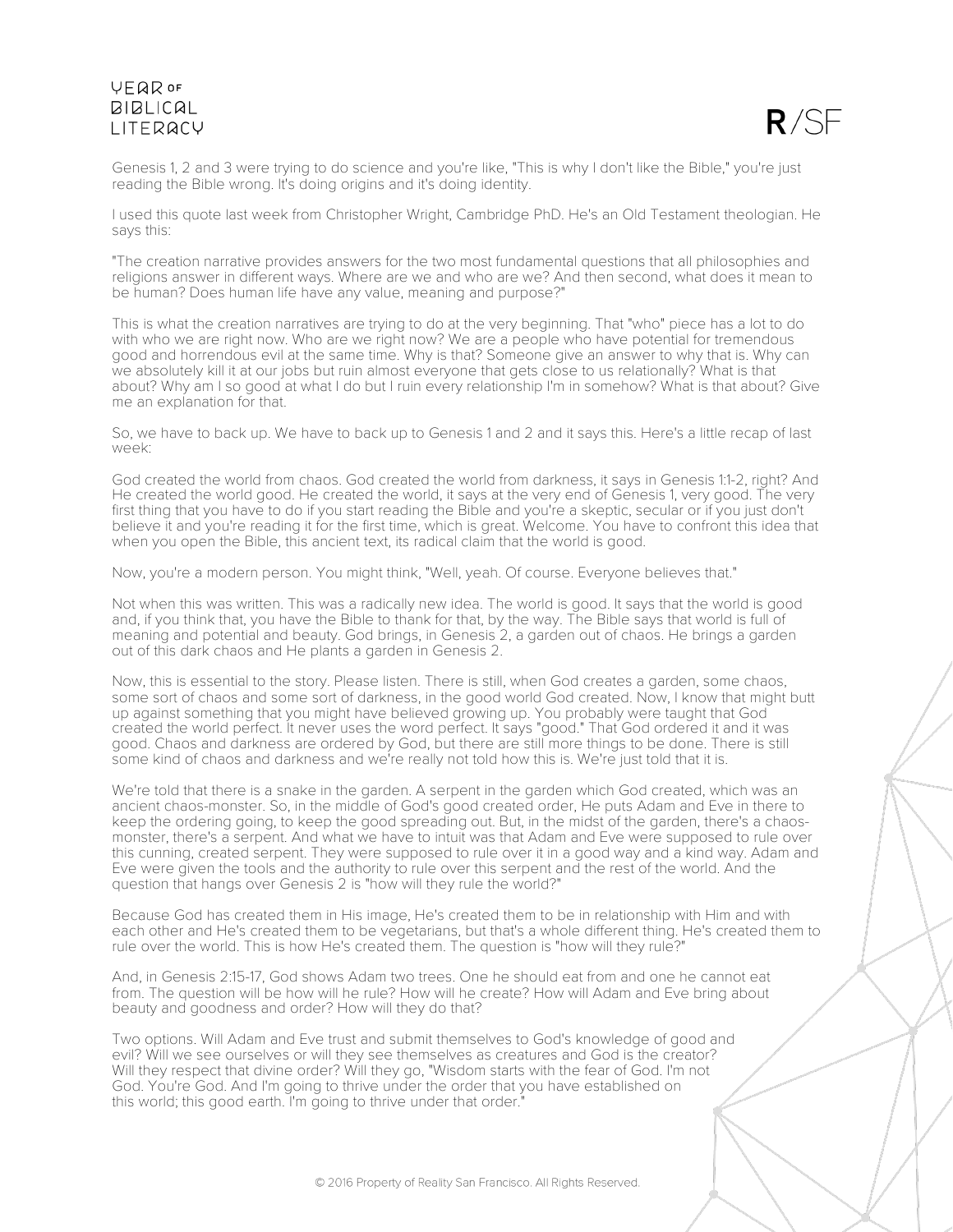

Will they do that or will they see satanomy and hijack the definition of good and evil for themselves and bring vandalism of God's good world? How will they do it? Now, this is the dramatic, low reverberating tension that's hanging at the end of chapter 2. And just to add one more bit of tension, the author uses this line which is so important to this whole narrative. He says this:

"Adam and his wife were both naked and they felt no shame."

So, they're in the garden and they're called to rule and create and order and spread the good. And the author just adds one more line before he moves on to the serpent narrative. "And they were naked and they felt no shame."

When you read that, you're like, "That is what life should be. It should be filled with no shame to where I can bare my soul and my body before another person and there's no shame at all."

Then the dialogue happens.

### Genesis 3:1, "Now the serpent was more craft than any of the wild animals the Lord God had made."

This is very important. First of all, notice the word "crafty" there is not like this evil word. It just means tricky or shrewd. And the Lord created this serpent, okay? Adam knew this. Okay, remember Adam met all the animals before Eve was made? He knew the serpent. God's like, "This is the serpent. He's tricky."

He's like, "I know you're tricky."

Like, he met him. He knows. He knows that God made him and he knows he's a bit tricky. He knows he's shrewd. He got equated with him. He knows this. And then he said this to the woman:

### "Did God really say, 'You must not eat from any tree in the garden'?"

Now, let me point out the obvious. This tricky snake started with questioning God. This trick snake which also should hint there's some sort of chaos going on here or something evil underneath the hood here. There's something going on here where this snake is doing something. He's questioning God and His Word and God's intentions.

This wasn't a yes or no question. This is a very smart and tricky question. He goes up to Eve and says, "God says you can't eat any fruit in the garden? What's up with that?"

I mean, that's not a yes or no question. You can't go, "No, God didn't say... Well, yes. No. Well He... We can eat the trees, but we can't eat one of the trees. You're just taking it a little too far."

So, she has to explain herself. She has to dialogue with the snake at this point and talk with it.

#### Genesis 3:2, "The woman said to the serpent, 'We may eat fruit from the trees in the garden, but God did say, 'You must not eat fruit from the tree that is in the middle of the garden, and you must not touch it, or you will die."

So she says to the serpent, "Yeah, we can actually eat all the trees. They're all good. But, there's one in the middle of the garden that God said, 'Don't eat, don't touch or you will die.'"

Now, some people have said, "Well, Eve added to the Word of God there. Eve said, 'Do not touch it.' God never said that. Eve added to the Word of God."

Okay. Maybe. Maybe. Or maybe it was just her way of getting her point across to the snake. Like, "Hey, I don't want to talk about this. Don't even touch it, snake. Okay? Don't even touch it."

A way of being emphatic. Like, "We can't eat it. Just don't even go by it."

It could be that. That could totally be the case. Or it may be that that was they way she interpreted "do not eat." If you're not going to eat it, why would you touch it? Or it could be the way that Adam told her about the tree. Like, "Hey, Eve. Let's just not even go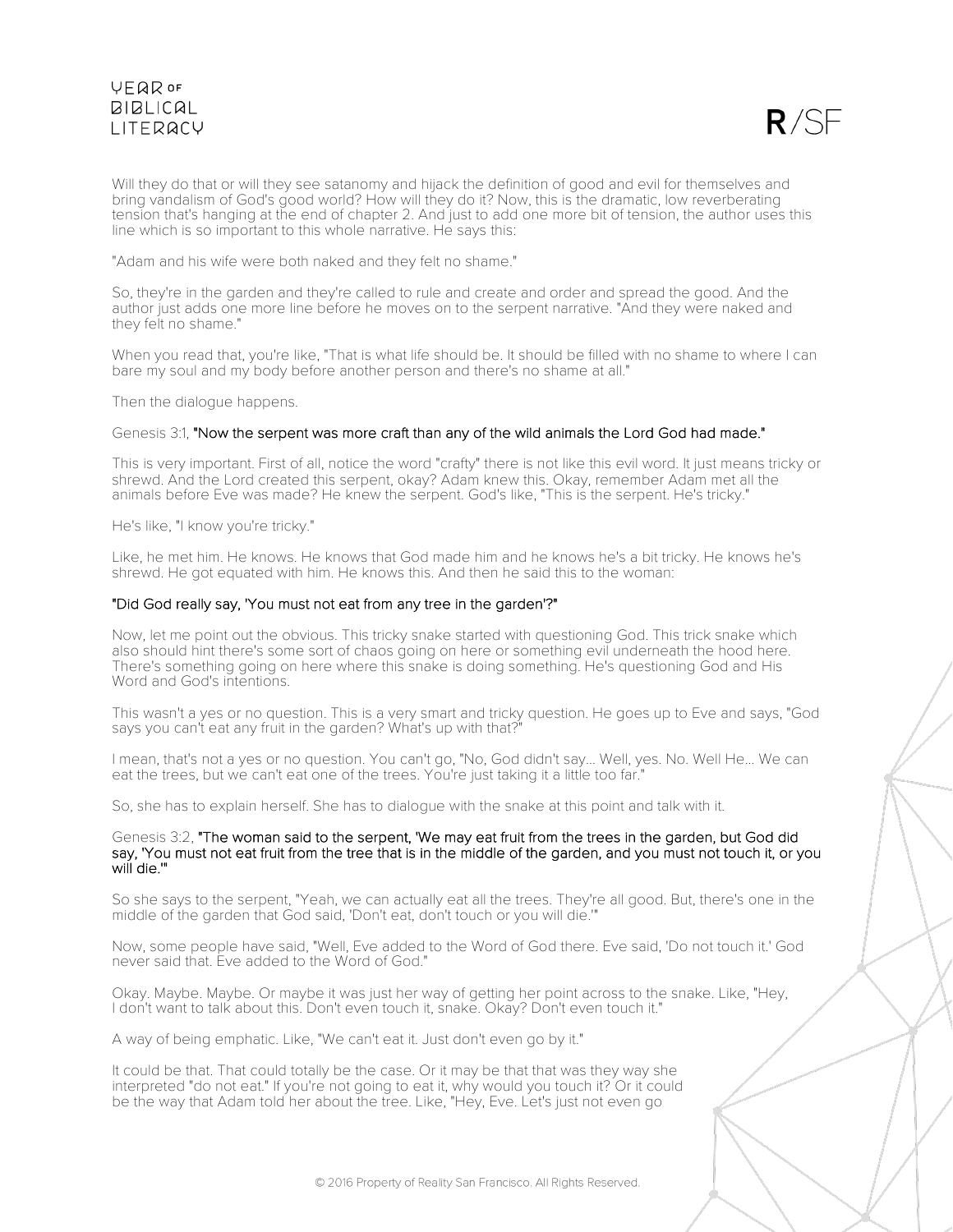

over there. Let's not even touch it. It's not even worth it. God said don't do it."

We don't know. We just know that both Adam and Eve knew that God told them don't eat this tree. Okay? So, verse 4.

#### Genesis 3:4, "'You will not certainly die,' the serpent said to the woman."

This is – guys, pay attention here. The plot of the narrative hangs here. This is the most important sentence in this entire scene. Listen carefully.

### "'You will not certainly die,' the serpent said to the woman. 'For God knows that when you eat from it your eyes will be opened, and you will be like God, knowing good and evil.'"

This is what God said to Adam and Eve. Adam and Eve are in the garden and God says to them, "Trust me. The tree, that tree, is dangerous. And that tree will kill you. The knowledge of good and evil will kill you and you are not mature enough right now to handle that tree. Trust me."

This is God. "Trust me. Eat from the Tree of Life. Be in love. Love that tree. Rule the earth. Be in relationship. Be naked. Create order. Extend goodness. Eat from the Tree of Life, just don't eat this tree. You can't handle it. Trust me. It's bad. I mean, it's not bad, but it's bad for you right now. Don't do it."

"So, God says trust God, tree is dangerous, it will kill you."

This is what the serpent said to Adam and Eve. Are you sure you can trust God? The tree is good, God is not good and God is the dangerous one. Look what the serpent says: "God is bad, the tree is good and you won't die."

This is very very important. God is saying, "Trust me. The tree is dangerous and it will kill you," and the serpent's like, "It's God who's the bad guy. The tree is really good and you won't die."

The snake turns God into the bad person in the story. The snake implied that God was trying to keep His knowledge from them. The snake said, "Well, God is keeping something from you."

Guys, let's find ourselves in the story. Please. The snake is saying, "God is keeping something from you," but the whole narrative suggests that God was keeping the knowledge of good for them. All of the good that God created was for them. See, up to this point, the author depicts God as the one who both knows what is good for humanity and is intent on providing the good for them. God authors good and provides good. And this is what makes what's happening right here so tragic.

Adam and Eve had all the good they would've ever needed and all the knowledge they would've ever needed as created humanity. They had it all. But, they wanted more. And they thought that God was holding out on them and that there was still more good to be had and that God was keeping it from them. And they wanted to be like God.

This is what the serpent said, "Don't you know that your eyes will be opened and you will be like God? Don't you know that, once you eat of this fruit, you're going to have your eyes open and you're going to be like God?"

This is the tragic irony here. The tragic irony is that they were already like God. That's the tragic irony. Satan's like, "Don't you want to be like God?" And if you've known this part of the whole story, they were made in God's image. During the crowing part of God's creations, God's personality comes out and He says, "Let us make mankind in our image. Let us make man in our image."

God makes us in His image and He breathes in us the breath of life and everything that God wanted to share with us, He did. He shared with us relationship, He shared with us co-ruling with Him, being His image-bearers, bring about His goodness and His order. This is what it means to be like God. And God shared that with us. The irony is that they said, "We want to be like God," but they didn't realize they were like God.

To be like God is to share in God's relationship; to share in the Trinity. Like, being in a relationship with God and then everything God's in a relationship with. Right? Like,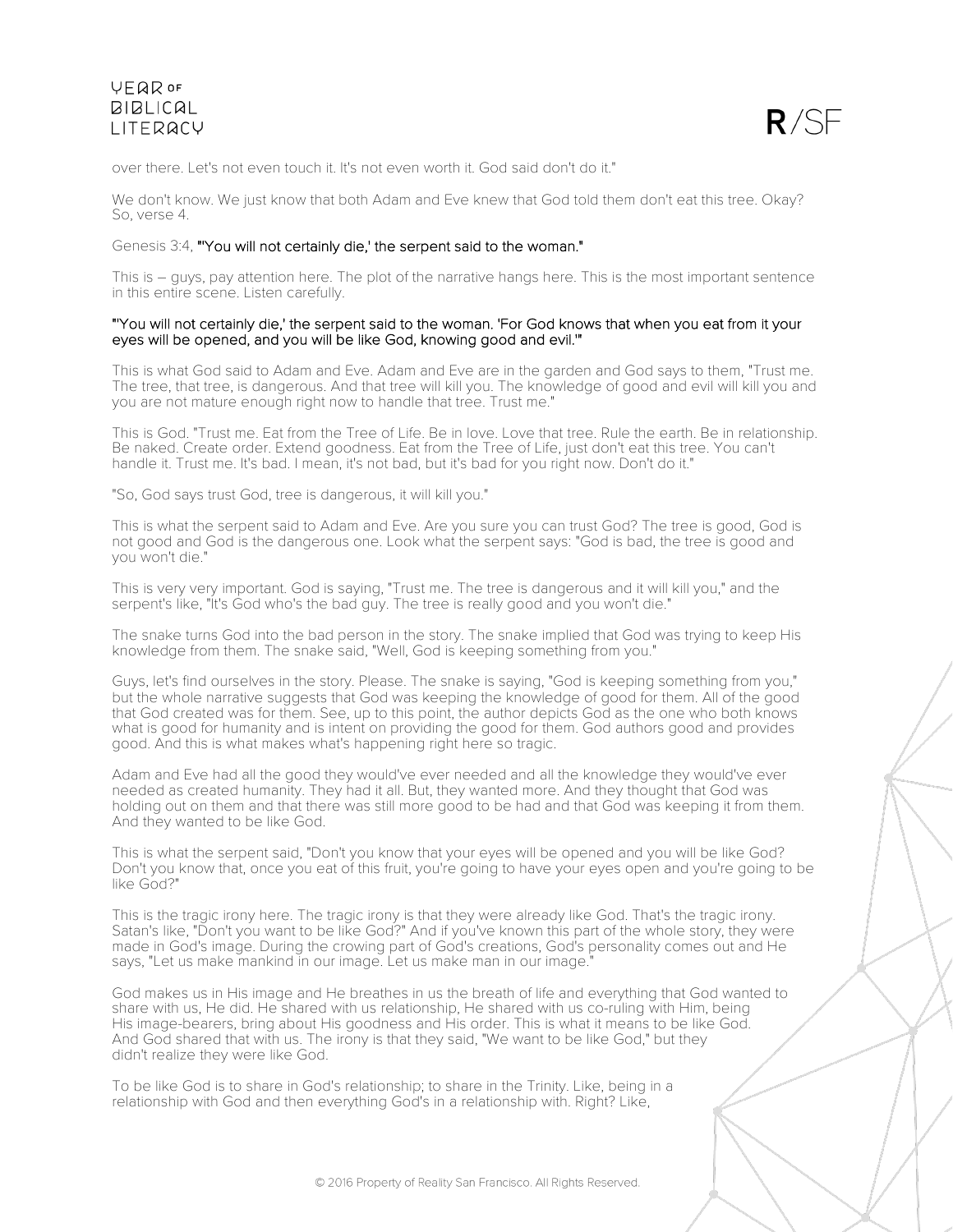

humanity, without ourselves, with each other, with the world, with animals, with everything. That was what it means to be like God. To be in relationship with everything and everything's ordered and to rule and to order and to be part of extending the good. That's what God defines as being like God.

But then the serpent redefines what it means to be like God. He says, "What it means to be like God is that you know good and evil for yourself."

Guys, think about this. God's like, "To be like me means to be in friendship with me, in relationship with yourself and with each other and with the environment and with animals. Just to be connected, the shalom, the peace of God everywhere, and to rule in a great way and extend the goodness of my creation. That's what it means to be like God."

And the serpent's like, "No it's not. You know what it means to be like God? Choosing good and evil for yourself. Being your own judge and ruler. Saying, 'This is good and this is evil and I will choose for myself what is good and evil. And I will call this good because it fits into what I want to do in life and I'll call this bad. And I'm going to do it myself. I don't listen to God. I do it myself.'"

And the serpent is redefining what it means to be God-like. He doesn't say this, but the implications are that you can be autonomous and be a god yourself. You can define what is good and what is evil, you can know and you can be wise, all of that, apart from God. Now, this sort of thing is in our blood, this sort of thing is in our psyche and we do it in a million ways every single day. And at the root of this whole thing is the original seed that was planted there by the snake. "God is holding something back from you. The thing you want is good and God is not good."

That's the seed of it all. And so we hoard and we use people to make money or to get ahead because God isn't good enough to satisfy us. I need money and stuff and achievement. And I will never stop, I won't rest, I won't Sabbath. Whatever you want to call it. I won't rest. I won't take a day off because I must keep working because I have to control my world because God is not good and in control. I have to control it.

This thing spins out in a billion different ways. But it goes all the way back to this original thing. What happens next is theologically known as "The Fall" or "Original Sin." And it's pervasive. It's in all of us now. Adam and Eve, whose names can mean "human" and "life" in Hebrew. It's in all of us. Sin is in Adam and Eve or in human and life. Humanity and life. It's in all of us. Eve takes the fruit, Eve grabs the fruit and she calls it good – which is reserved only for God up to this point in the narrative – and eats it and gives it to Adam, who is with her, and he eats.

And this is what the Bible calls the first sin. Now, what is sin? Sin's a really strange word because we've made the word "sin" to mean some sort of like chocolate indulgence or something like that. Like, "Oh my gosh. That ice cream was so sinful." Or whatever. Or some enjoyable naughtiness or something. The pleasurable consumption of something is sin.

The word has been hijacked by our culture. There's a book that came out a couple years ago called "Unapologetic" by Francis Spufford. I think I've shared it with you before a couple years ago. He's writing it to more secular people. He's just making a case for why sin is real today. And he says that if you want to make people worried, you don't use the word sin. You change the word. You talk about eating disorders or addictions. You go to a whole different vocabulary cloud altogether.

But then he defines sin. It's a little PG-13, so bear with me, just so you know. He defines sin like this. He says:

"What I and most other believers understand by the word I'm not saying to you has got very little to do with yummy transgression. For us, it refers to something much more like the human tendency, the human propensity to 'F' up. Or, let's add one more word. The human propensity to 'F' things up. Because what we're talking about here is not just our tendency to lurch and stumble and screw up by accident, our passive role as agents of entropy, it's our active inclination to break stuff. 'Stuff' here including moods, promises, relationships we care about and our own well-being and other people's. As well as material objects, whose high gloss positively seems to invite a big fat scratch. Now, I hope we're on common ground. In the end, almost everyone recognizes this as one of the truths about themselves."

That human propensity to "F" things up, the Bible says started here. It's like, when things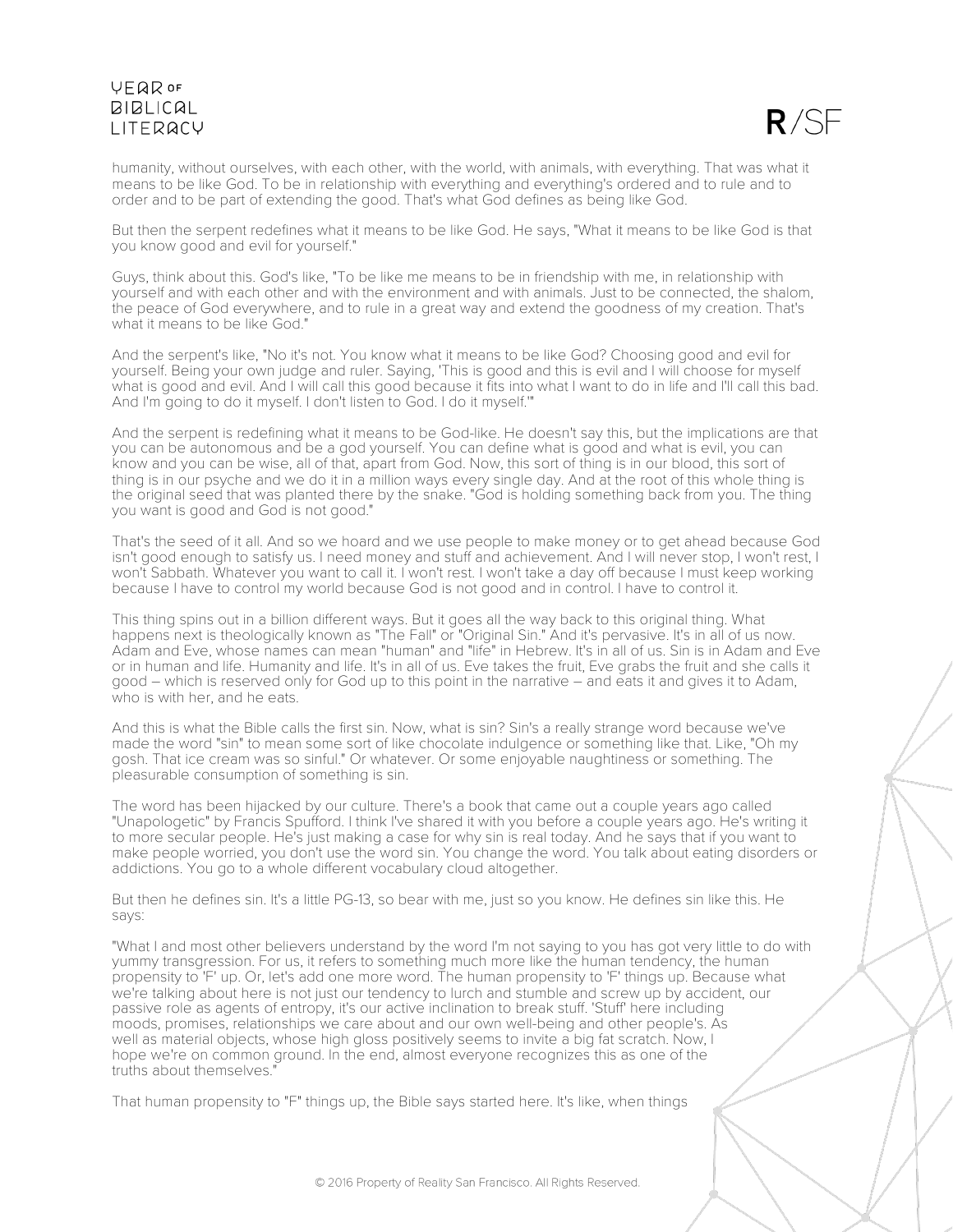

are going great, we can't – something goes wrong. It usually starts with us. It says that when she saw the fruit of the tree was good, she took it and ate it. I think this is really important.

### In Genesis 3:7, "Then the eyes of both of them were opened, and they realized they were naked."

Let's talk about this nudity here for a second. This is, again, another tragic irony. They called the shots of good and evil and they realized that they're naked. I find this very fascinating. There could've been a lot of things that happened as a result of eating the fruit, but the text gives us only one before and after glimpse. Right? The text could've said all kinds of stuff about before eating the fruit and then after eating the fruit, but it gives us one.

It says, "Before, they were naked and unashamed, and then after they ate it, they realized they were naked and they hid."

That's the only crossover that we have. That's the only before and after glimpse we get of when they ate the fruit. What was it like before the fruit? Naked and unashamed. What was it like after the fruit? Naked and shamed. What's going on there? Before eating, they were naked an unashamed. They lived together in by the way, they knew they were naked. They saw each other. They knew they were naked. But, the word for naked in chapter 3 is different from the word naked in chapter 2. When they realized they were naked, it's a slightly different word in Hebrew. It's subtle, but it's there. And the author uses a slightly different word as a clue to what the story means.

That word "naked" would later be used in the Pentateuch, the same writer, as meaning to come under God's judgment. So, when you are naked in the Genesis 3 word, is to come under God's judgment as in Deuteronomy 28:48. Like, God judged and you would be naked. So, the affect of the fall was not simply that men and women came to know they were naked, but they came to know they were naked in the sense of being under God's judgment. No one told them that. That was immediately what they thought when they ate the fruit.

This is what this means. They were naked in the sense that they knew that their relationship with God had changed and they knew their relationship with each other had changed as soon as they sinned. You might not believe in sin, but as soon as you sin, something changes. As soon as you sin against a friend, against your neighbor, against God, that relationship changes ever so slightly or ever so not slightly. Something happens. Something concrete happens in the relationship and then you try to hide it. You don't want to tell people that. You don't want to tell your spouse or tell your friend or tell your roommate that that thing happened. You want to hide it; you want to cover it up. This is where this comes from. Like, this naked and ashamed feeling, it's like being under the judgment of something. They hid from God.

So, they hide from God because they hear God. So, they hear God. And that word "hear" is always, later on, tied to the word "obey." So, they hear God and the realize, "We didn't obey God," and they hide from God. They think God is coming to destroy them. But, God is coming to find them. And then they lie and then they blame shift. And Adam was like, "I heard you coming and I hid because I was naked."

God's like, "First of all, you've always been naked. So, there's that. Second of all, who told you you were naked. What do you mean by 'naked?' Like, that word. Who told you that? Did you eat from the fruit?"

And then Adam immediately starts blame shifting. He said, literally it says this, "The woman you gave me gave me fruit."

That's what he's saying. He's like, "I'm just here, God. You gave me her and then she gave me the fruit. I'm just here. You're just giving me stuff and she's giving me stuff and I don't know."

And he turns a gift from God into the curse. He turns the gift like, "God's given you this partner and now she's the problem."

That happens immediately. And Eve does know better. She blames the snake. She goes, "But the snake."

And God's like, "Why are you talking to snakes?"

No, He didn't say that. But, He should say that. "Why are you talking to snakes?"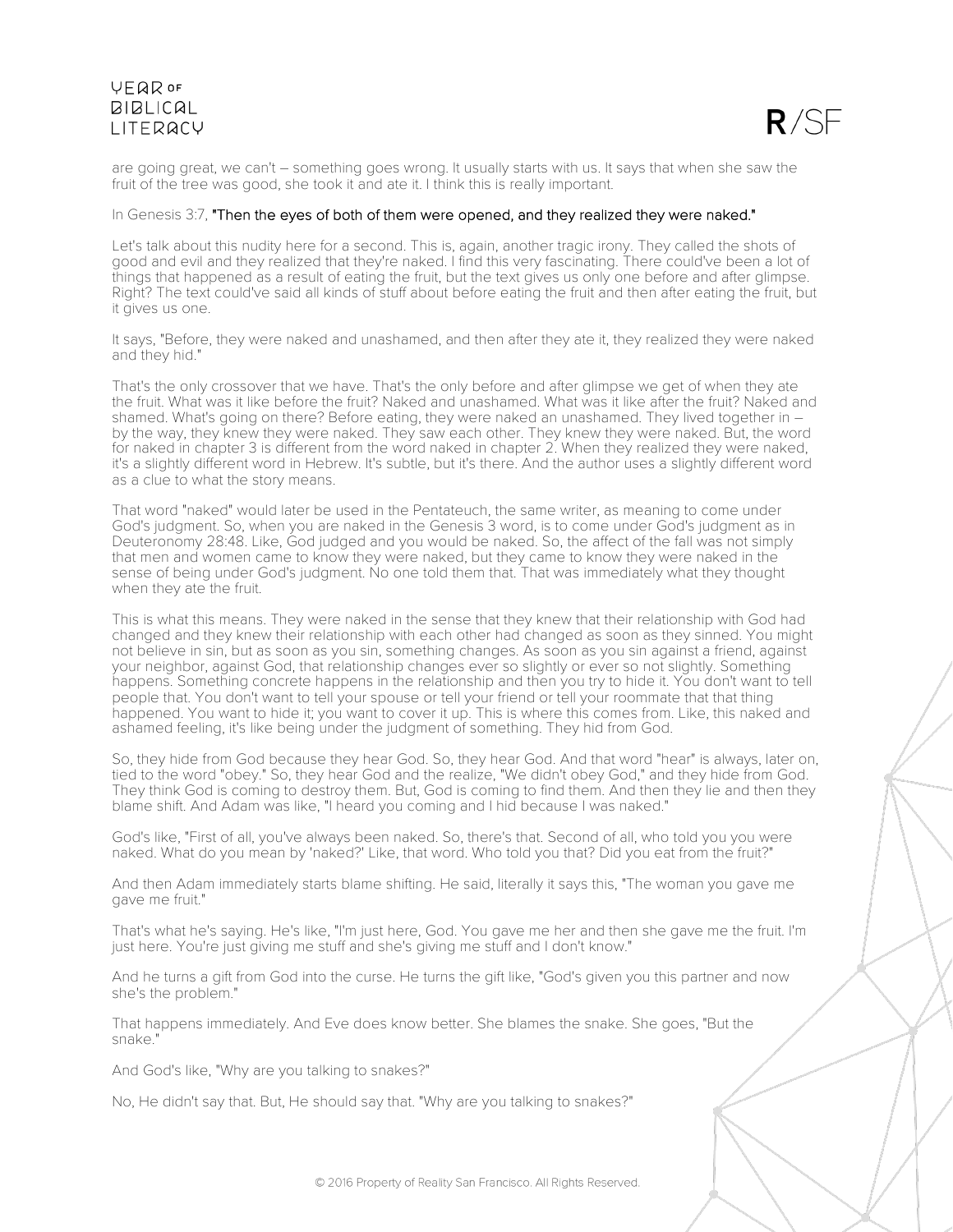

"The snake did it. He tempted me and he tricked me and I was tricked."

I think this is true. I think Eve was sincerely tricked. Later on, we're told that Adam sinned and Eve was deceived. Eve was deceived in that Adam spent time with the snake before Eve was around. Adam had some knowledge of what he was doing and he didn't pass that knowledge on. And Eve was literally deceived like, "Oh, this looks good and it seems right."

And they lie and they blame shift. And the tragic irony is that humans then withdraw within themselves. Now, if you trace this out it's that they withdraw within themselves. If you follow the story, they are actually becoming less human as the story goes along from the tree. They are less open to relationships, they know less, they're not known anymore, there's less ruling, there's less ordering and chaos takes over again. They undo the order that God has placed.

Sin creates a reality. It creates something in the air, in the room, it's pervasive. It doesn't just stop, but affects everything. It's like when you're driving – I don't know if you drive, but say you're driving, okay? And you decide, "I know I'm supposed to go from point A to point B like this, but I don't want to do it like that. I want to drive this way on a one-way street. I want to cross over here. I want to turn left when it says, 'No turning left.'"

Have you ever been around this people? Like, "No turning left," and the guy's like, "No. Not me. I'm turning left here."

And everyone's honking like, "You are ruining it for everyone. You're ruining my life right now. Your sin is affecting me."

That's what sin does. That is a perfect example of sin. You are in sin, you think that you can drive any way you want to here, and it's affecting me. Someone might rear end me because they're coming up because of your sin. This is what sin does. It's not just your thing. "I just sinned, but it was just my..."

It affects everything. It affects your friends and your family and your community and your church. The ripple effects are insane. All God wants to do is bring order. See, at the end of this story, God's at work again. I love this. The Lord makes the heavens and the earth by speaking, and then He rests. But then in Genesis 3:21, it says, "The Lord God made..."

It's like He's making again. He made garments of skin for Adam and his wife and He clothed them. Sin is introduced in the world and so is shame. And so is hiding from God and hiding from each other and brokenness and disorder and chaos all over again. And God goes to work to cover it. God goes to work to redeem it. When sin is introduced into the world, I want you to notice something. Who is fleeing and who is pursuing? Who is hiding and who is seeking?

There's this really bad caricature of God that you are so sinful that you cannot stand in the presence of God. And it makes it sound like God is running from you. Like, you have blood and you're dirty and you're like, "God! God!" and He's like, "Ah! No. Not now. Clean yourself up. I can't. I can't even. Just no. I can't do it."

And we have that caricature of God. But this is God. Adam and Eve sinned and God, immediately, is going after them and they're hiding and they're running and they're covering themselves up. And you're probably wondering, "Okay, but they got kicked out of the garden. What is that? Why did God kick them out?"

This is tragic. But, because this tragic irony occurred, the fracturing of everything, the reason God kicked them out is not to protect Himself, but to protect us. Not to go, "I can't be around you anymore. You're too broken. You're too dirty," but to protect us. He said, "They can go for the Tree of Life and live forever like this. That's not happening. They can't live forever like this. They must be redeemed."

So, He pushes us east and He exiles us out so that He can start a redemptive plan to redeem us back to Himself. He's the one going after us and we're the ones hiding.

That's the story. And I know that in this room there's a lot of sin in this room. A lot of sin. I know it just got uncomfortable in here. There's a lot of sin in this room. There's sin of lies and deceit, big ones that we are keeping from our best friends and our family and our spouses, small ones that keep adding up. Sins of sex. A lot of that. Some done out of